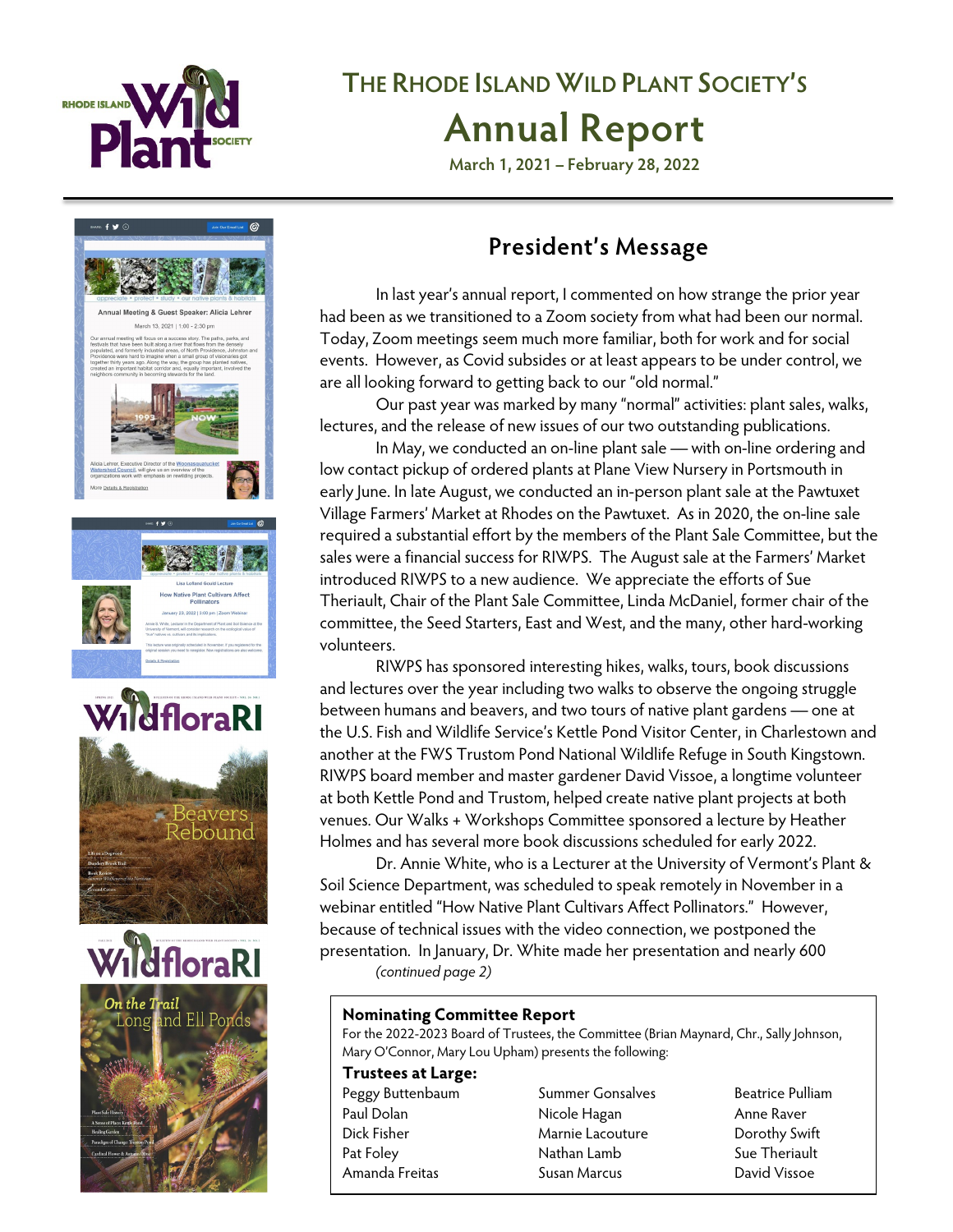### **RIWPS President Report** continued from page 1

people connected to the on-line presentation — the 2021 Lisa Lofland Gould Lecture, an annual lecture honoring one of the founders of RIWPS. The lecture was co-sponsored by RIWPS, the Rhode Island Natural History Survey, and the University of Rhode Island Master Gardener Project

The RIWPS 2022 Annual Meeting will be held on March 5 at the URI Pharmacy Auditorium in Kingston. Our speaker will be Sefra Alexandra, the self-styled Seed Huntress who will speak on "Ecotypes, Ecoregions & Ecological Restoration." She leads The Ecotype Project in Connecticut and is an engaging speaker.

RIWPS has undertaken a major new initiative, based on the work that Sefra has done. We are launching an ecotype project, Reseeding Rhode Island. The project will identify sources of seeds in the wild from Ecoregion 59, which includes most of coastal New England, with a major emphasis on plants that are native to Rhode Island. We will collect and propagate the seeds, and ultimately distribute native plants from Ecoregion 59. The goal is to provide sources of locally grown plants and seeds, and, over time, to provide an abundance of seeds so we do not have to rely on seeds from other ecoregions. While we will use volunteers where we can, we have engaged a botanist to do the early plant identification and seed collection. This effort is being directed by a board Steering Committee under the steady hand of Sue Theriault. I expect that you will hear more about this exciting project in coming months in Wildflora, in our monthly eNews, and on our website.

I would like to acknowledge the efforts of the editors of our publications, Anne Raver and Pat Foley, of WildfloraRI and the RIWPS monthly eNews, respectively, and the many other writers, contributors, and editors who make these publications successful. The eNews, which appears in our e-mail on the first of every month, brings up-todate information on activities, programs and other developments; WildfloraRI is a semi-annual printed publication which provides more in-depth articles.

I would also like to express my appreciation for the efforts that our committees and their chairs have made to continue to operate under the Covid restrictions. In particular, thanks to Mary O'Connor (Communications including the RIWPS website, the monthly e-news with Pat Foley, and Facebook with Heather Nicholson and Amanda Freitas); Anne Raver (WildfloraRI); Susan Marcus (Walks + Workshops); Sue Theriault (Plant Sale and Seed Starters East); and Helen Drew (long-time chair of Seed Starters West who is retiring this year). Our treasurer, Brian Maynard, keeps a sharp eye on our books, and our secretary, Mary O'Connor, faithfully records our board meetings. Vice President Sally Johnson is a good sounding board for me and is a font of new ideas and initiatives.

Last Spring, we announced the winners of the 2021 RIWPS annual awards. Although it is about time to announce the 2022 winners, I want to acknowledge and recognize the 2021 winners. Two Volunteer of the Year awards were given in 2021. The first was to Sherry Dzamba, an active member of Seed Starters East who designed and organized the planting of two native plant gardens in the Blackstone River Valley National Park. This work was noticed by a ranger at The Roger Williams National Memorial in downtown Providence who asked her to design and install a pollinator garden at the memorial. The second award was given to Meiissa Hugnes, a KIWPS member and master gardener who, with RIWPS vice president Sally Johnson, designed the ordering system that we have now used for online plant sales for the past two years. The Lifetime Service Award was given to Carl Sawyer, an unsung hero of many RIWPS efforts. Congratulations to all three.

Finally, I want to recognize Mary Lou Upham who has served as a trustee for the past two years and, over the past decade, has served as president for one year and vice president for five. We appreciate Mary Lou's contributions and are sorry to see her leave the board. However, she also serves as our office administrator and will continue to do so. In my report a year ago, I said that when I stumble over a new problem, she is able to recall how it was handled some years back. I continue to stumble and ML continues to provide the support I need. Thank you ML.

Peter V. Lacouture March, 2022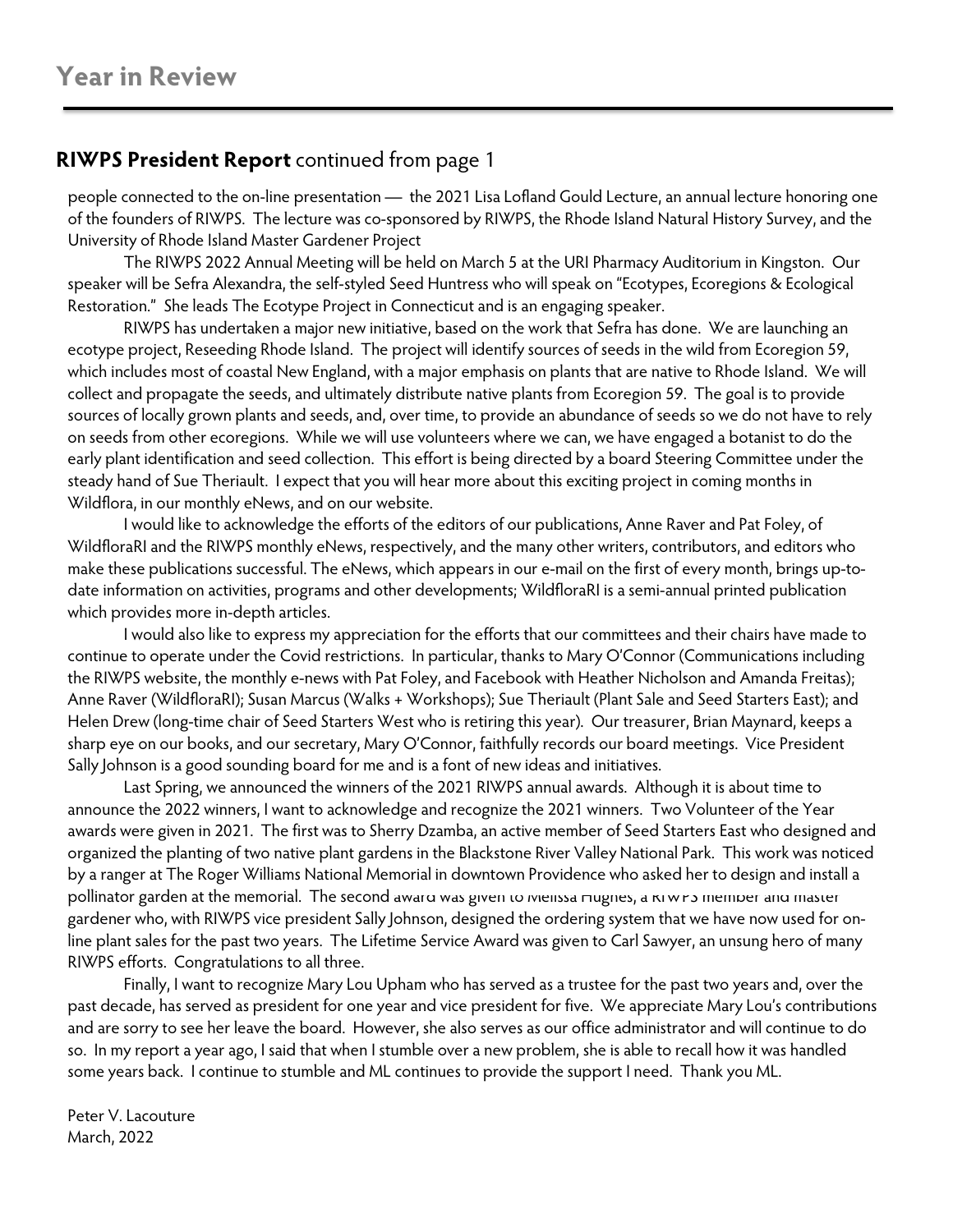### **Reports continued**

### **Plant Sales 2021**

Thank you to all members who supported the 2021 native plant sales by either purchasing plants or volunteering. 2021 was a hybrid year with both on-line and in-person sales. The June on-line sale built on the foundation laid the previous year, the fall in-person sale was possible as the virus receded, and the January mail order sale distributed seed starter kits in time for winter sowing. Many thanks to all of the seed starter volunteers in both the east and the west, to members who generously donate plants lovingly grown or dug from their yards, and to all of the volunteers who work behind the scenes and in front of the crowds. A very special thanks to Melissa Hughes for her technical assistance, to Helen Drew for leading SSW for the last ten years, to Linda McDaniel for her continued guidance, to Peggy Buttenbaum for organizing volunteers and tracking the ecoregion 59 propagation initiative, to Sherry Dzamba for her tireless researching and to Alisson Walsh as our fall sale liaison.

Sue Theriault, Plant Sale Chair

### 2021 RIWPS Awards

2021-Lifetime Service Award Carl Sawyer







2021-Volunteer of the Year Sherry Dzamba

2021-Volunteer of the Year Melissa Hughes

#### **2021 RIWPS Grant Awards**

Summer Gonsalves, native pollinator garden on the Narragansett Indian Tribal Farm - \$2,500.

Melissa Guillet, Columbia Park project - \$1,000

Elizabeth Varkonyi, URI pollen research & installation of native pollinator plantings - \$1,500

Naya Black and Alicia Lehrer, Woonasquatucket River Watershed Council, WRWC project for the purchase of native plants - \$1,000

### **Walks & Workshops 2021**

2021 was a hybrid year with gatherings in the field but also online, and with schooling less in the Latin names of plants and more in the Greek alphabet of coronavirus mutants. While we hope for less virus-inflicted hybridization next year, meeting online opened some new opportunities. And we also got together a few times outside.

Brian Maynard (North Woods) and Kelly Perry (Swan Point Cemetery) led the only two 1st Thursday walks of the year. All the others had to be canceled. But building on our book discussion of last year, we tramped through the wet with Mike Boday and the wild as the sun set with Doug McGrady to find evidence of beavers, with mixed success. We visited new native plant projects at Trustom with Mark Cordle and Nick Ernst and Kettle Pond with Dave Vissoe. We were tutored by Garry Plunkett in the evolution of an established landscape in the Winnisimet Woods. We created a new program of family walks led by Nathan Lamb.

Hybrid programming continued into the workshops. Dr. Robert Gegear whose lab at UMass/Dartmouth focuses on protecting endangered bumblebees and our native plant ecological system met us in a field to demonstrate how to use his beecology app to digitally collect and submit to his website ecological data on native pollinator species. Award-winning author, biologist and pollinator conservationist Heather Holm joined us online for a talk about attracting bees and beneficial insects with native plants. We closed out the year with a workshop in the URI greenhouse led by RIWPS members Jen Fallon and Nathan Lamb who led us through the steps to cultivate a native plant terrarium using a few of our evergreen natives. We went home with holiday table decorations.

Of course, we hope we've learned enough of the Greek alphabet and that we can pull on our tick gear, put our field guides in our knapsacks and get back to the pleasures of reminding each other of the Latin nomenclature of plants.